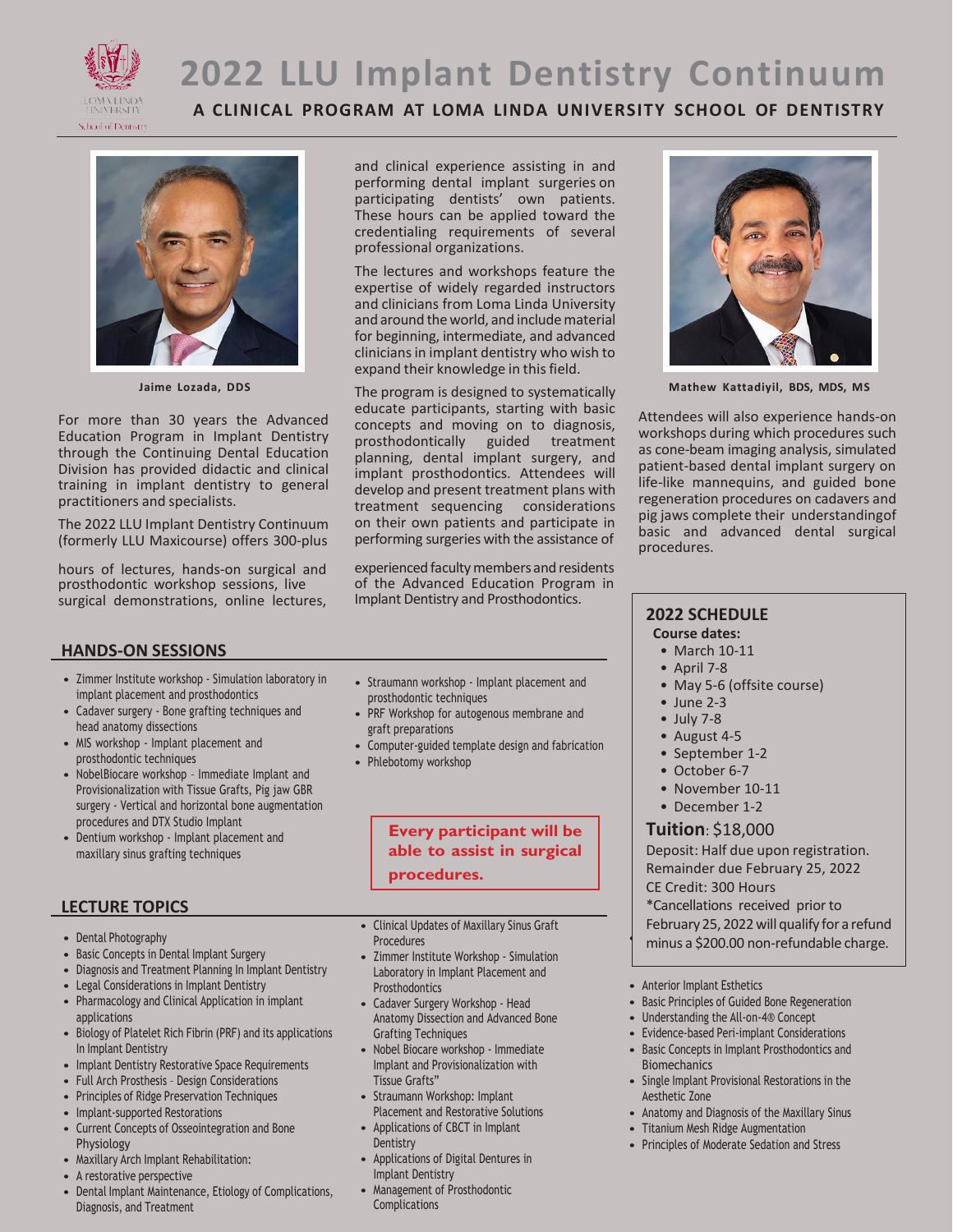## **2022 LLU Implant Dentistry Continuum PRESENTERS**



Aladdin Al-Ardah DDS, MS



Ryan Becker DDS



Matteo Chiapasco MD



Christopher A. Church MD



Antoanela Gabvacea DDS, MSD



Brian Goodacre DDS, MSD



Christian Johnston JD



Joseph Kan DDS, MS



Heidi Kohltfarber DDS, MS, PhD



Michael Mashni DDS, MS



Nelson R. Pinto DDS



Rami Jekki DDS









James Rutkowski **Erik Sahl** Raj Swamidass Chandur Wadhwani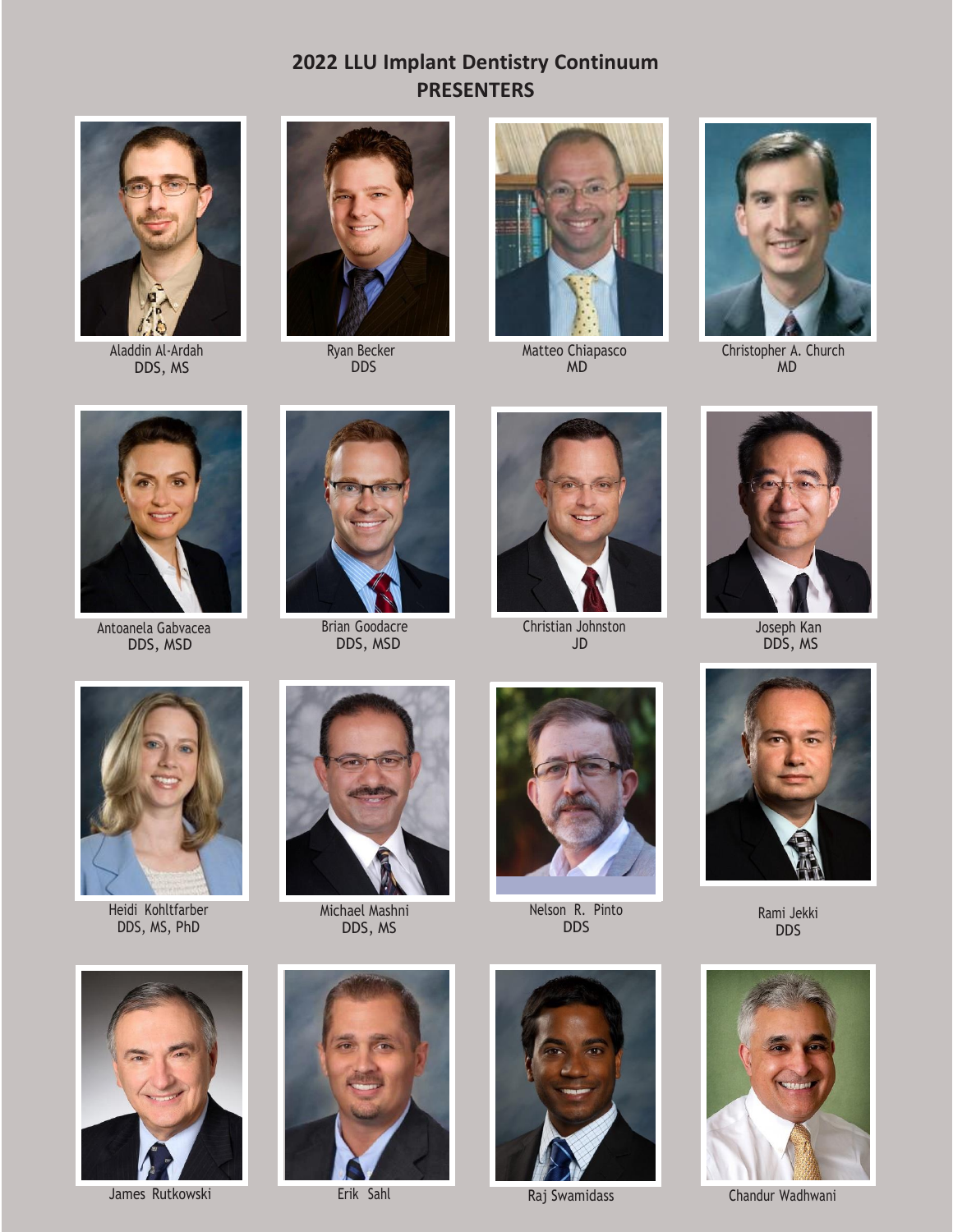## **2022 LLU Implant Dentistry Continuum**

300 hours of Continuing Dental Education Tuition: \$18,000

| <b>Course Dates</b> |                | Online Course Dates (5:00 pm - 7:00 pm) |                       |  |
|---------------------|----------------|-----------------------------------------|-----------------------|--|
| March 10-11         | August 4-5     | March 15                                | August 9              |  |
| April 7-8           | September 1-2  | April 12                                | September 6           |  |
| May 5-6 offsite     | October 6-7    | May $10$                                | October 11            |  |
| June 2-3            | November 10-11 | June 7                                  | November 15           |  |
| <b>July 7-8</b>     | December 1-2   | July 12                                 | December - no session |  |

*Faculty and schedule subject to change*

| <b>NAME</b> |  |                                        |                                      |
|-------------|--|----------------------------------------|--------------------------------------|
|             |  | Dental License                         |                                      |
|             |  |                                        |                                      |
|             |  |                                        |                                      |
|             |  |                                        |                                      |
|             |  | Fax <u>___________________________</u> | <b>Cell Cell Cell Cell Cell Cell</b> |

Funding may be available to qualified individuals through the Sallie Mae Smart Option Student Loan® program. Please visit the Sallie Mae website for more information.

Deposit: Half due upon registration. Remainder due February 25, 2022 Please make checks payable to: Loma Linda University, Continuing Dental Education.

| Visa/MC/Dis: | Expire        | Security Code |
|--------------|---------------|---------------|
|              |               |               |
| Signature    | <b>AMOUNT</b> |               |

Cancellations received prior to February 25, 2022 will qualify for a refund minus a \$200.00 non-refundable charge.

**Return this form to:** Loma Linda University School of Dentistry Phone: 909-651-5673 Continuing Dental Education Fax: 909-558-0835 ATT: Annabelle Galvan 11245 Anderson Street, Suite 120 Loma Linda, CA 92354